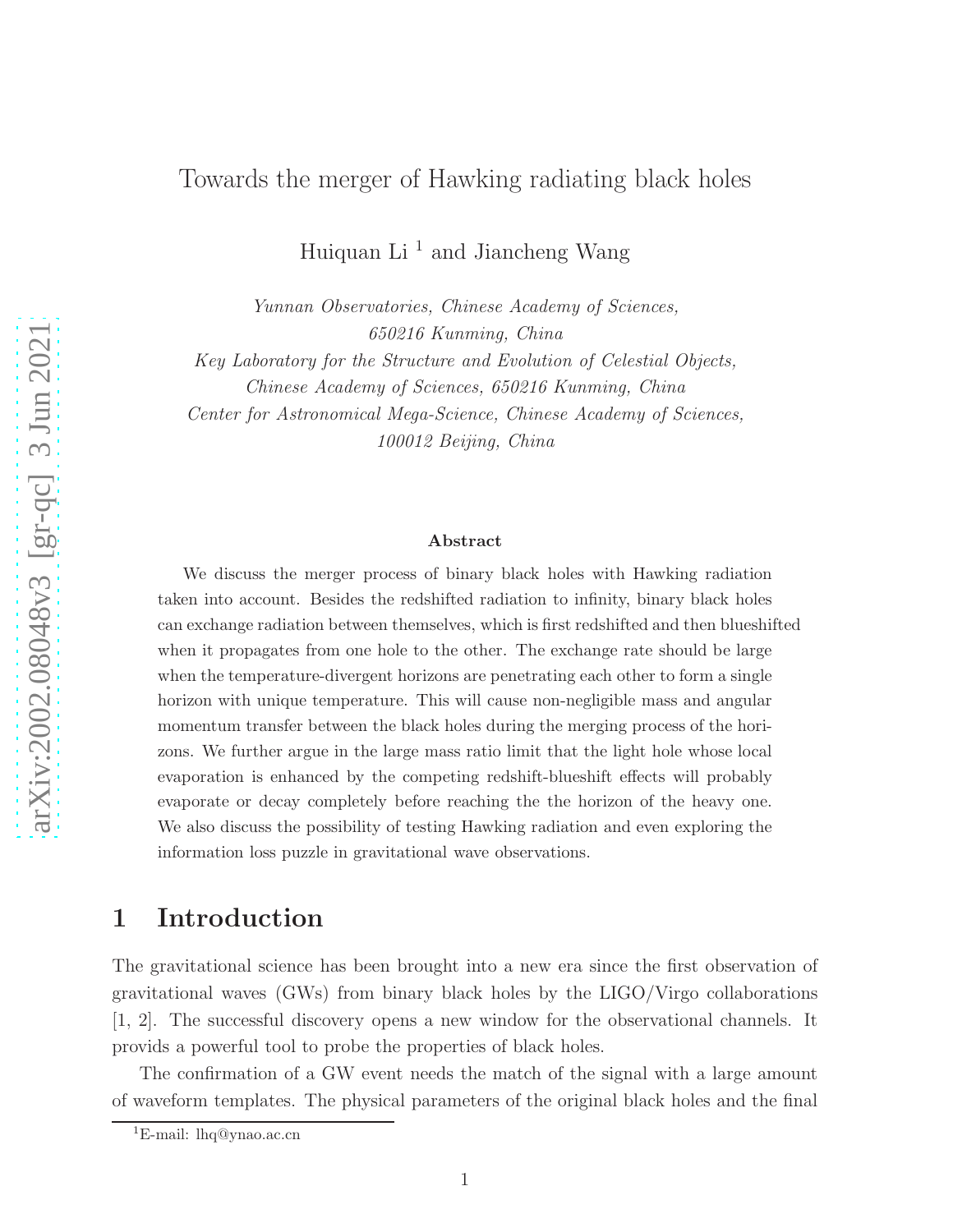one are meanwhile inferred from the matched waveform. The templates are evaluated in general relativity with a combination of the analytical and numerical methods. This is usually based on the classical mechanics of the binary system, in which the black holes are usually taken as point-like particles that only have masses and spins.

However, black holes are objects of finite size with an event horizon that can radiate. The black hole mechanics takes close analogy to the thermodynamical laws. This inspires the findings that black holes have the thermal features, like entropy and temperature. In the semiclassical theory, it was shown by Hawking [3] that black holes can radiate in the black body spectrum from their event horizons. So black holes should evaporate and evolve due to the Hawking radiation. As observed far from the hole, the Hawking temperature is quite small and negligible for a massive black hole so that it has a long lifetime [4, 5].

It has been pointed out that the mechanical laws for isolated black holes can be extended to the case of multiple black hole systems [6]. This is further verified in various examinations in post-Newtonian (PN) and field theory approaches [7, 8, 9, 10]. It implies that thermal features should still hold in multiple black holes. The black holes should also evolve due to radiation. It is easy to find that, except for the radiation escaping to infinity, the black holes in the multiple system could exchange Hawking radiation among themselves.

So, involving the quantum features of black holes, we should take Hawking radiation into account in considering the dynamics and GW emission of binary black holes, as suggested in [11]. Of course, the Hawking radiation from a massive black hole is quite weak as observed just some distance away from the horizon. The thermal particles emitted from the event horizon will be mostly reflected back by the curvature of the spacetime and only very few of them with high energies can escape from the near-horizon region. But the radiation exchanged between the black holes would be not necessarily weak, in particular when the black holes get very close to each other. For a stationary black hole, the local Hawking temperature increases as distance decreases and diverges at exactly the horizon. So, when considering the merger of black holes, we must pay additional attention on the crossing process of the temperature-divergent horizons, during which the exchange of thermal particles could be non-negligible.

This can also be understood in the "thermal atmosphere" scenario [12]. Due to Hawking radiation, the space around a black hole is not empty for local observers near the horizon in the semiclassical theory. In the membrane paradigm, the thermal particles emitted and trapped in the narrow layer just above the horizon form a "thermal atmosphere", which can be viewed as a surrogate of the black hole. It recodes all the information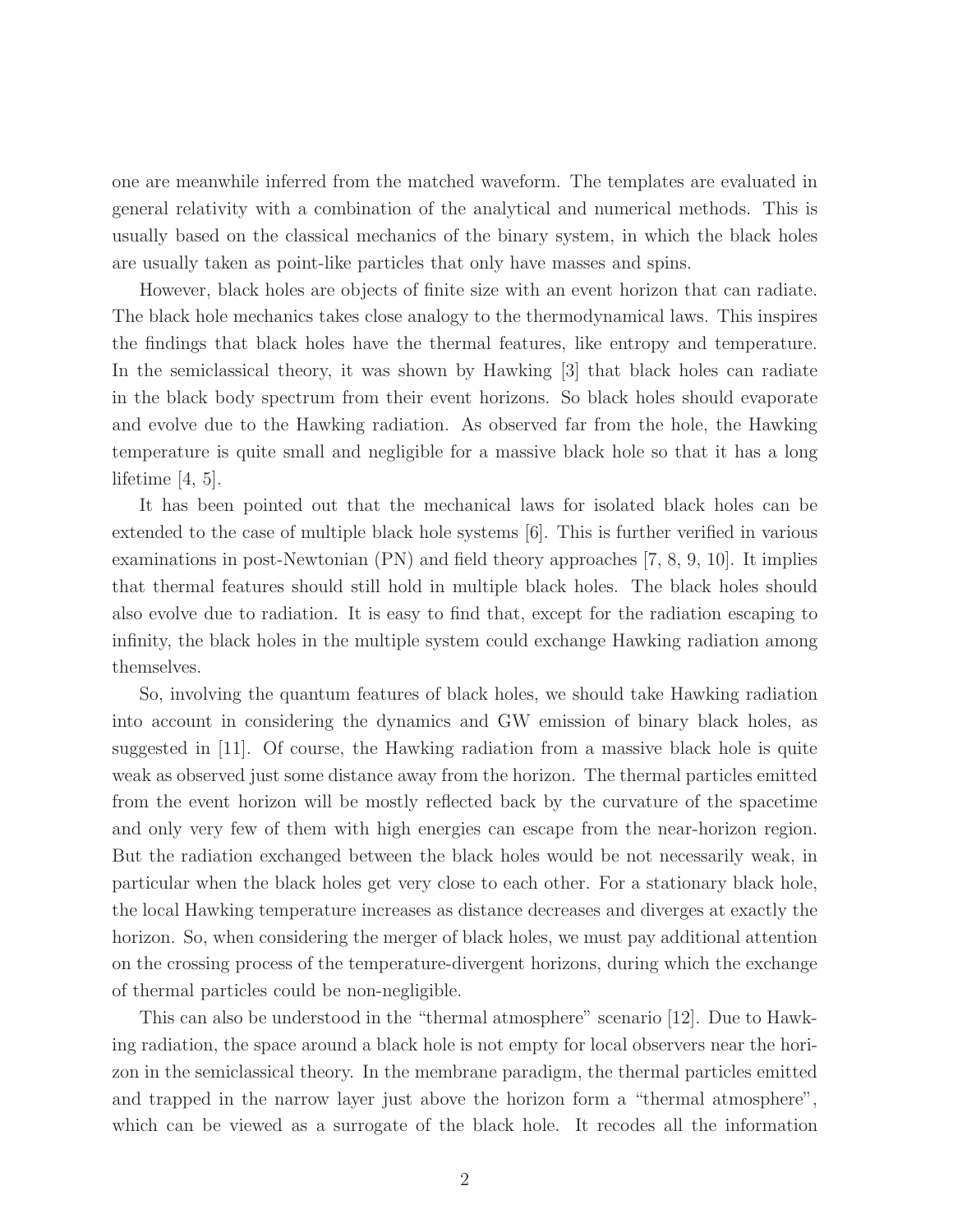of the hole in its history, including the mass, angular momentum and entropy. So the merging process of binary black holes can be viewed as the mixing process of two thermal subsystems. There should exist mass and angular-momentum transfer between the two atmospheres.

The exchange of Hawking radiation will cause the black hole parameters to vary with time. In contrast to the classical theory case, the masses and angular momenta of the black holes may not be constant any more. In particular, the variation of the black hole parameters should become quite prominent when the temperature-divergent horizons are penetrating each other. The time-varying parameters should affect the waveforms of GWs emitted from binary black holes with different mass ratios. So we might discriminate these features from the GW signals and test the Hawking radiation effects.

However, the aim to tackle exact Hawking radiation from binary black holes is almost impossible at the moment since the accurate spacetime is unknown. In this work, we make some simple analysis by assuming that Hawking radiation is a thermal feature associated with the event horizons, which are though hard to be located in a dynamical system. The radiation flux between black holes is determined with analysis of the redshift factor on the spacetime. In the dynamical spacetime of the binary system, the redshift factor associated with the Killing vectors is usually not derivable. But, we think that there could be two situations that discussion can be simplified. The first is the case when the black holes are separated by a large distance. The other case is the one of a binary system with large mass ratio. In such a system, the various corrections to the redshift factor can be dealt with in a controllable way, though we only consider the probe approximation in this work.

The paper is organised as follows. In Section. 2, we first introduce the Hawking radiation from a single, isolated black hole. In Section. 3, we discuss generally the exchange of Hawking radiation between two black holes when they get closer and closer. At the final stage of the merger, this leads to non-negligible mass and angular momentum transfer between the holes and causes the black hole parameters to evolve. For a binary system with unequal masses, the evaporation of the light hole will be greatly enhanced in the near-horizon region of the heavy hole. In Section. 4, we argue in the large mass ratio case that the light hole will evaporate completely before reaching the horizon of the latter. In the final section, we summarise and make some extended discussions.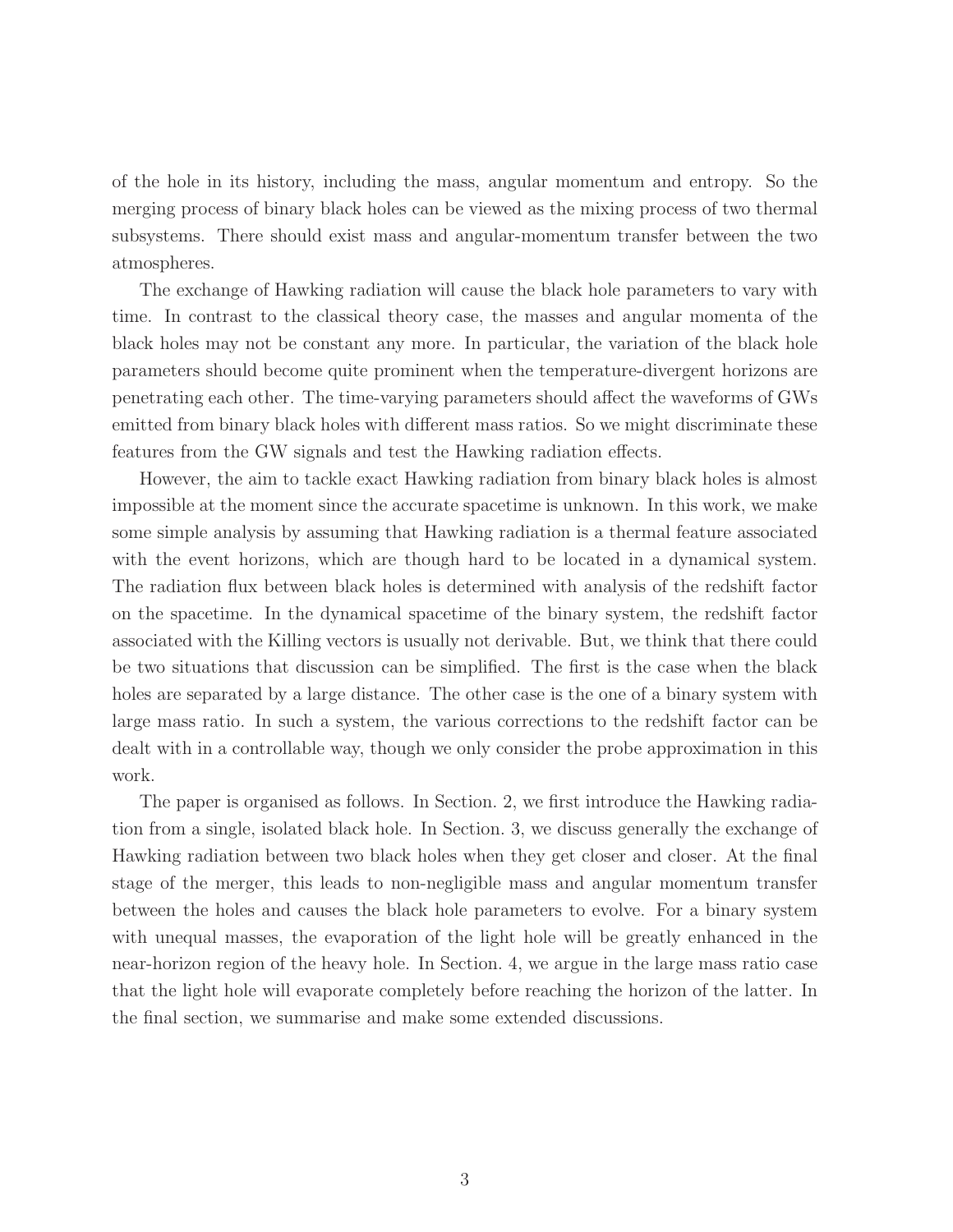### 2 Hawking radiation of a single black hole

For a single black hole in empty vacuum, the temperature of Hawking radiation observed at spatial infinity is proportional to the horizon surface gravity:  $T_H = \kappa/2\pi$ . The local temperature observed by a stationary observer at any distance larger than the horizon radius is (e.g., [13])

$$
T = \frac{T_H}{V},\tag{1}
$$

where the redshift factor  $V = \sqrt{\xi_{\mu} \xi^{\mu}}$  with  $\xi^{\mu}$  being the Killing vector of the spacetime.  $\kappa$  is constant on the orbits of  $\xi^{\mu}$ :  $\mathcal{L}_{\xi} \kappa = 0$ . Specifically, it is constant on a stationary horizon, obeying the zero-th law. The Killing vector is null on the horizon. So the local temperature diverges on the horizon.

For a Schwarzschild black hole with mass  $\mu$ , the surface gravity  $\kappa = 1/4\mu$  and the redshift factor is

$$
V = \sqrt{1 - \frac{2\mu}{r}}.\tag{2}
$$

The local temperature decreases as the distance increases due to the gravitational redshift V. It is approximately equal to  $T_H$  at a distance of the scale  $\sim \mu$  from the horizon. But it becomes large at a distance  $r = 2\mu(1+\epsilon)$   $(0 \le \epsilon \ll 1)$  very close to the horizon:

$$
T \simeq \frac{T_H}{\sqrt{\epsilon}}.\tag{3}
$$

For a free-fall detector (a probe) whose acceleration near the horizon is

$$
a \to \frac{\kappa}{V},\tag{4}
$$

it will detect no thermal bath with the temperature (1). In terms of the Unruh effect, it is reasonable to infer that an infalling object moving with a local acceleration less than the one (4) will still see a thermal bath, but with a lower temperature. For example, a massive object that can not be viewed as a probe will not reach the local acceleration (4) near the horizon. So it will see locally a thermal bath with a temperature less than the one given in Eq. (1).

## 3 Towards the merger of radiating black holes

We now discuss generally the merger process of two Hawking radiating black holes with when they move closer and closer. Here, we only consider the non-spinning black holes for simplicity. It is straightforward to extend the results to the spinning case.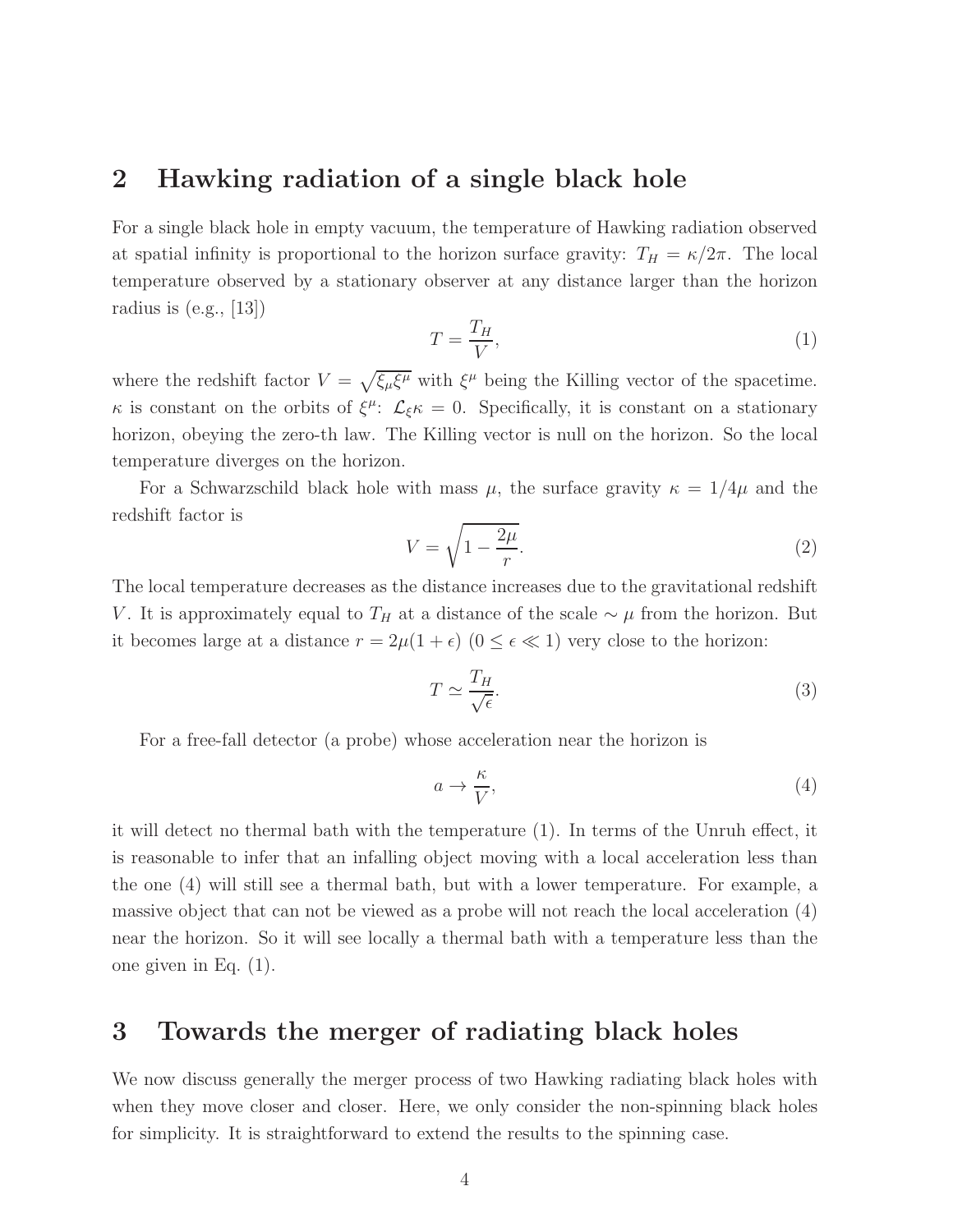Let us consider the binary black holes with raidii  $r_M = 2M$  and  $r_m = 2m$ , where M and  $m (M \geq m)$  are the masses of the black holes. The black holes still evaporate to future infinity  $\mathcal{I}^+$ . Meanwhile, they can also exchange Hawking radiation between themselves. The radiation from the past horizon  $\mathcal{H}^-$  of one of the holes can go to the future horizon  $\mathcal{H}^+$  of the other hole. During this process, the radiation is not always redshifted, but is first redshifted near the starting hole and then blueshifted near the ending hole. There should be a turning point for this redshift-blueshift transition on each trajectory in between the two holes. The locations of the turning points should change as the binary system evolves. The total redshift effect on a light ray from one horizon to the other is a competing result of the redshift effects around the two holes (notice that the redshift factors may be modified in the binary system) since the redshift factor of one of the holes serves as the blueshift factor for the other hole.

As we shall discuss in detail below, the counter effects can make the Hawking radiation exchanged between black holes more important than the radiation to infinity. For the thermal radiation, we determine the radiation flux by comparing the temperatures, which are more conveniently measured at the turning points (or surface). Since the redshift factors of the two black holes are truncated by each other<sup>2</sup>, the local temperatures observed at a turning point should be larger than the one observed at infinity. They will be large when the separation of two holes becomes very small.

The exchange of Hawking radiation between black holes will induce the evolution of the black hole parameters, like the masses and spins. The thermal particles radiated from one hole can carry some portions of mass and angular momentum away to the other hole. This causes the mass and angular momentum transfer between the black holes, which results in the time-varying parameters according to the first law of mechanics.

### 3.1 Large separation analysis

Initially, the two black holes are separated by a large distance (much greater than their horizon radii), inspiralling around each other with slow velocities. So the black holes may be approximately taken as two isolated holes separated from each other. Their relative motion and tidal interactions can be neglected. In this case, their redshift factors  $V_M$ and  $V_m$  simply take the same form  $(2)$  as in the isolated case. The radiation following any trajectory from the hole  $m$  propagating to the one  $M$  is first redshifted and then

<sup>&</sup>lt;sup>2</sup>For a single black hole, the redshift factor varies from 1 to infinity as r decreases from infinity to the horizon radius. In the presence of a companion hole, it can only vary from a value larger than 1 to infinity as r decreases from the turning point to the horizon radius.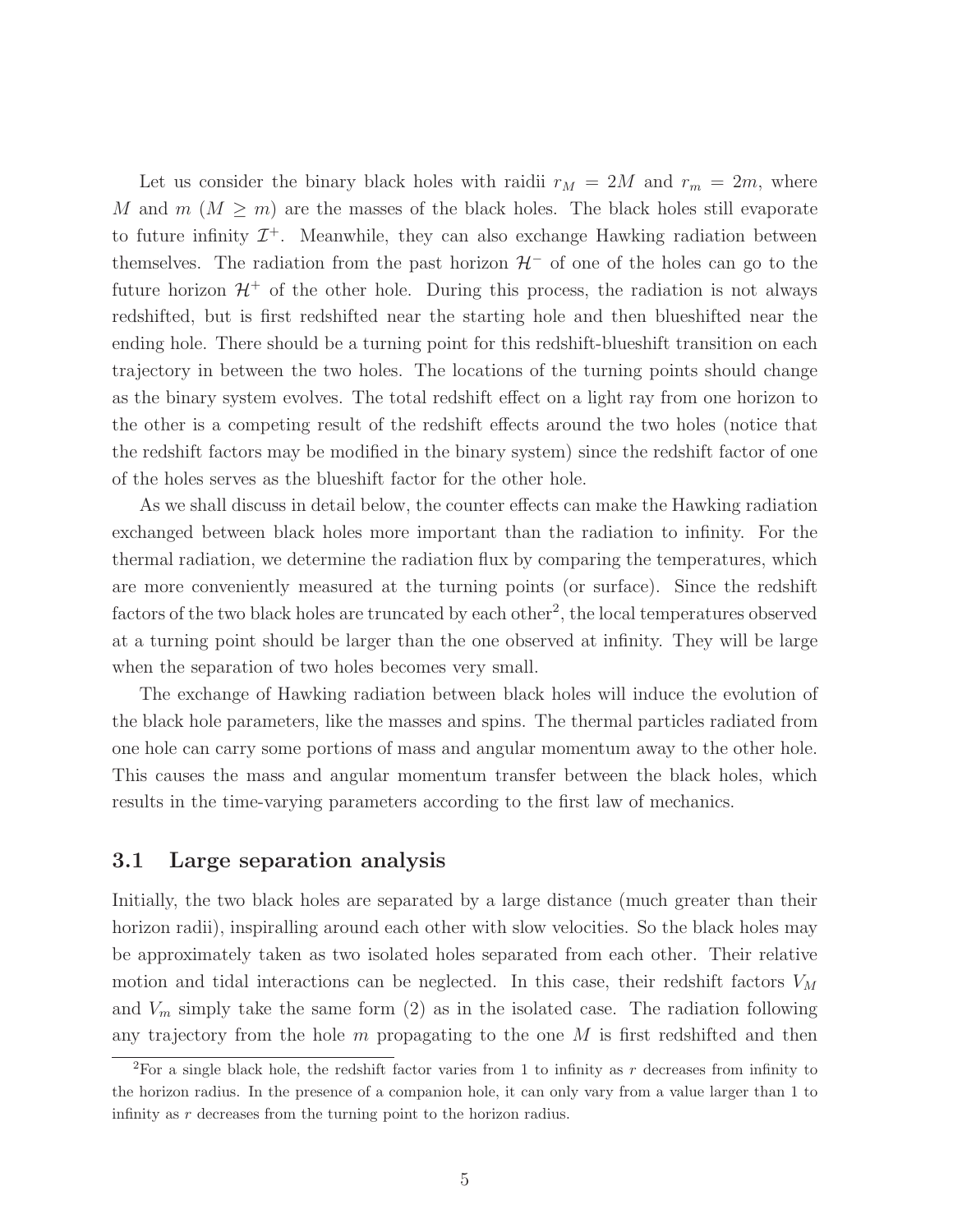blueshifted beyond a turning point.

We consider the turning point on the trajectory that coincides with the straight line crossing both black hole centres, on which the exchange rate of Hawking radiation is the largest. The position of the turning point can be estimated by the balancing condition of the counter redshift effects

$$
V_M \simeq V_m. \tag{5}
$$

Set the separation of the two horizons to be  $D$  and the distance of the turning point to the horizon of the hole m to be  $d_T$ . From the condition, the turning position is determined to be at

$$
d_T \simeq \frac{m}{M+m}D.\tag{6}
$$

So the turning point is closer to the smaller hole. This is also the position where the gravitational forces of the two holes are equal so that a "stationary" observer can reside at this point. As the holes spiral inwards, the turning position changes accordingly. Thus, the observer is not exactly stationary and is taken to be quasi-stationary if the system evolves slowly at large separation. Counting in the rotation of the binary system, this point should be replaced by the first Lagrangian point between the two holes.

At the turning point, the redshift factors are truncated to be

$$
\frac{1}{V_M} \simeq \frac{1}{V_m} \simeq \sqrt{1 + \frac{r_M + r_m}{D}}.\tag{7}
$$

For finite D, the temperatures are larger than the corresponding ones observed at infinity. When  $M = m$ , the black holes have the same temperature and the net radiation flux between the black holes is zero, i.e., each hole radiates and absorbs the same amount of thermal particles (neglect the radiation to infinity). When the black holes have different masses:  $M > m$ , the difference of the local temperatures  $\Delta T = T^{(m)} - T^{(M)} > 0$ . This means that there is a net flux of thermal particles from the small hole to the large hole.

As the separation D decreases, the distances  $d_T$  and  $D - d_T$  to the horizons of the two black holes both decrease. So the redshift factors  $V_m$  and  $V_M$  are both more deeply truncated. The local temperatures and their difference at the turning point increase as D decreases. But, in the large separation limit, the temperatures and their difference are very small for massive black holes.

### 3.2 Formation of "common envelopes"

Due to Hawking radiation, a black hole is expected to evaporate completely in a finite time. The lifetime of a black hole is calculated in  $\vert 4, 5 \vert$  by summing up the emission rates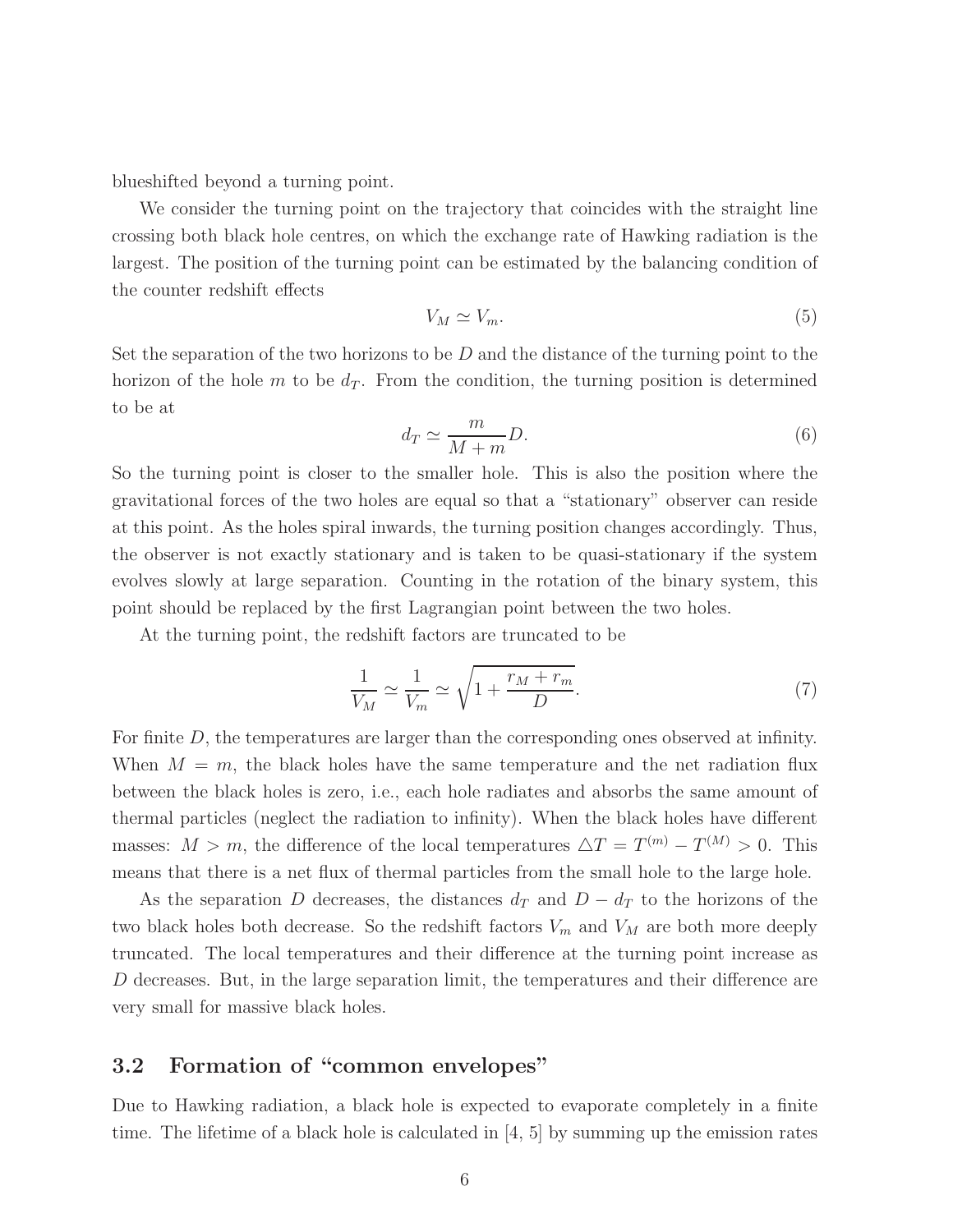of all species of particles that exist in nature. Thermal particles radiated from the horizon will be possibly reflected back by the curvature of the black hole spacetime. This gives rise to an absorption cross section for each kind of the particles, which characterises a black sphere. The black body radiation of a kind of particle is viewed to be emitted from the surface of the black sphere. At high energies, the radius of the black sphere for all kinds of particles is  $\sqrt{27}\mu$  for a hole with mass  $\mu$ .

In a binary system, either hole contains a "black sphere" whose shape may be modified. When the separation  $r_M + r_m + D$  between the black holes becomes smaller than the total radii of the two black spheres, there should form a "common envelope" filled with the corresponding particles. This common envelope is like the one formed in binary systems of ordinary stars when their Roche lobes are both filled with stellar material. Within the black hole common envelope, the particles radiated from one of the holes are possibly absorbed by itself or by the companion hole. If the black holes have different temperatures, the low-temperature (high-temperature) hole will absorb more (less) particles than it radiates. But the communication rate of particles in the common envelope is still low if the separation  $D$  is not small enough.

### 3.3 The merger of the "temperature-divergent" horizons

With the distance decreasing, the above analysis based on isolated black holes is not applicable. In this case, the dynamics of the system is non-perturbative and is usually studied numerically. The black holes may attain relativistic velocities and the tidal interactions between them become strong. It is found in numerical studies that delicate phenomena emerge in this process [14, 15, 16, 17, 18].

In this case, the radiation between the black holes will be complicated, which is not achievable at the moment since the highly dynamical spacetime is unknown. Here, we make only some simple analysis by still approximately taking the black holes as ordinary moving and radiating objects. During the merging process of the horizons, the exchange of Hawking radiation should be very strong because the local temperatures become extremely high approaching the horizons (Note that the horizons are deformed and develop spikes during this process [14, 15, 16, 17]). Then the communication rate of Hawking radiation particles between the two holes will become infinitely large, if the semi-classical theory is still trustable in this case. This process proceeds till the merging horizons reach a thermally equilibrium horizon with unique temperature.

Hence, the mass and angular momentum transfer between the holes will be very strong if the divergence of the local temperatures can not be avoided. It was shown that, in the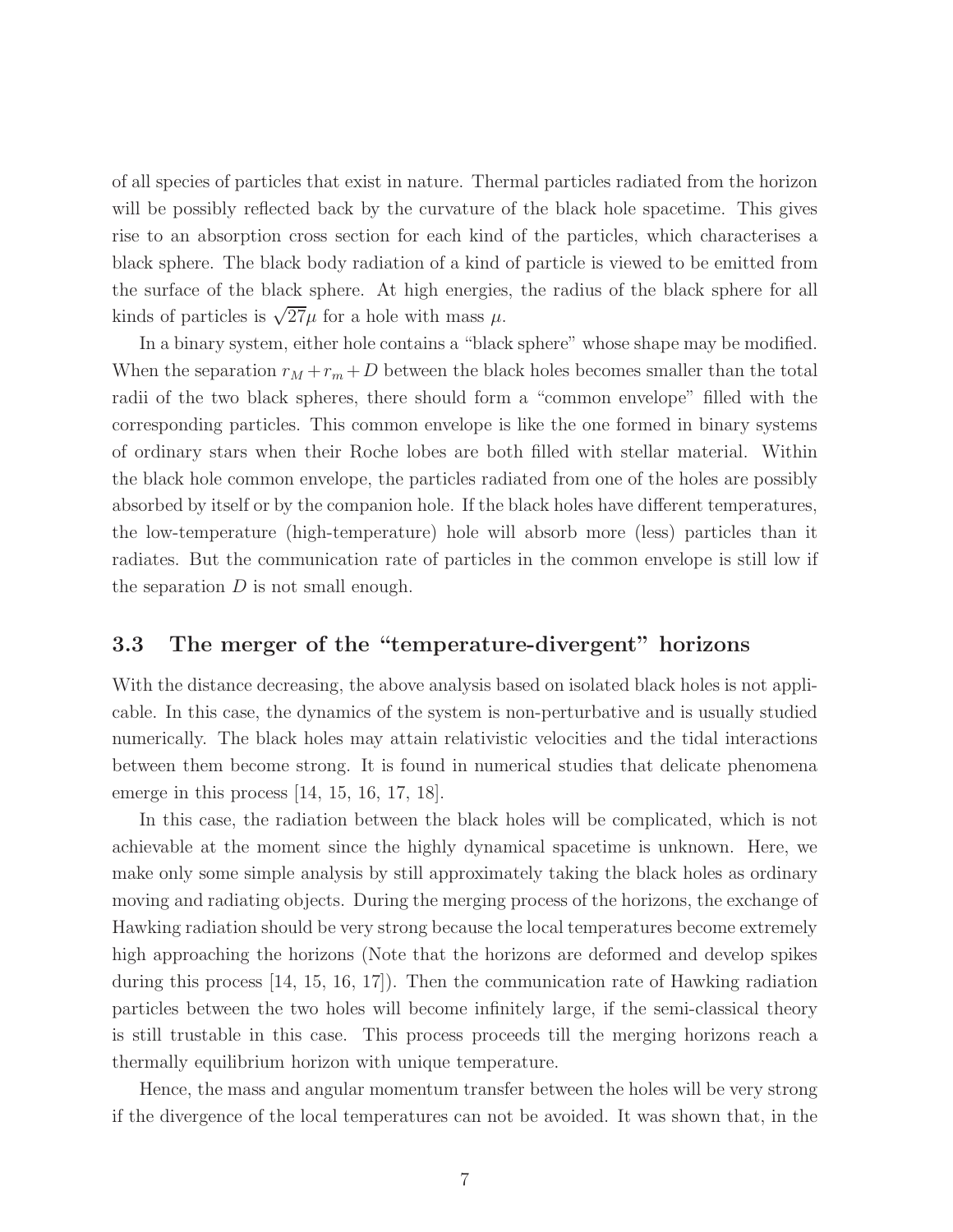presence of a companion object, the black hole will be cooled by the tidal interactions [19, 10]. In what follows, we shall argue that the tidal interactions and relative motion between black holes are unable to effectively attenuate the extremely high exchanging rate of Hawking radiation.

#### 3.3.1 Tidal force

In the binary system, the surface gravity of a black hole is in opposite direction to the tidal force from its companion hole. So the surface gravity or Hawking temperature may be lowered due to the tidal interactions. But, as we argue below, this is not enough to avoid the divergence of the temperatures and their difference on the touching horizons.

First, the divergence of the temperatures on the horizons should not be avoided by tidal interactions. The tidal force by the companion black hole can not reduce the surface gravity on the horizon to zero because zero temperature is not achievable according the third law of thermodynamics. For a non-zero temperature, the local Hawking temperature on the horizon is still divergent since the Killing vector in the redshift factor is null on the horizon.

Second, the huge difference of the local temperatures between merging black holes can not be narrowed down by the tidal forces. The radius of curvature near a black hole with mass  $\mu$  is  $\mathcal{R} \simeq (r/r_H)^{3/2} r_H$ , where the radius of the horizon  $r_H = 2\mu$ . So, in the binary system, the tidal force on the heavy hole by the light hole is stronger than the reverse one. It has been examined in the numerical simulations for extreme mass ratio systems [15]. The light black hole moving near the large black hole horizon is just like that it moves in a flat spacetime since the curvature near the heavy hole is quite small, while the horizon of the heavy hole is strongly deformed by the light black hole. This means that the heavy hole will be cooled more than the light one. Thus, the tidal interactions will increase the temperature difference rather than smooth it.

#### 3.3.2 Motion

The relative motion includes two aspects: the acceleration and velocity.

#### • Acceleration

The acceleration of the detector is crucial for it to detect the thermal particles near the horizon. Observers moving with different accelerations will see thermal bath of different temperatures, as stated in the previous section. A stationary observer hovering near horizon will see a thermal bath with the local temperature  $(1)$ , while a free-fall probelike observer whose acceleration is given by (4) will see nothing at all when crossing the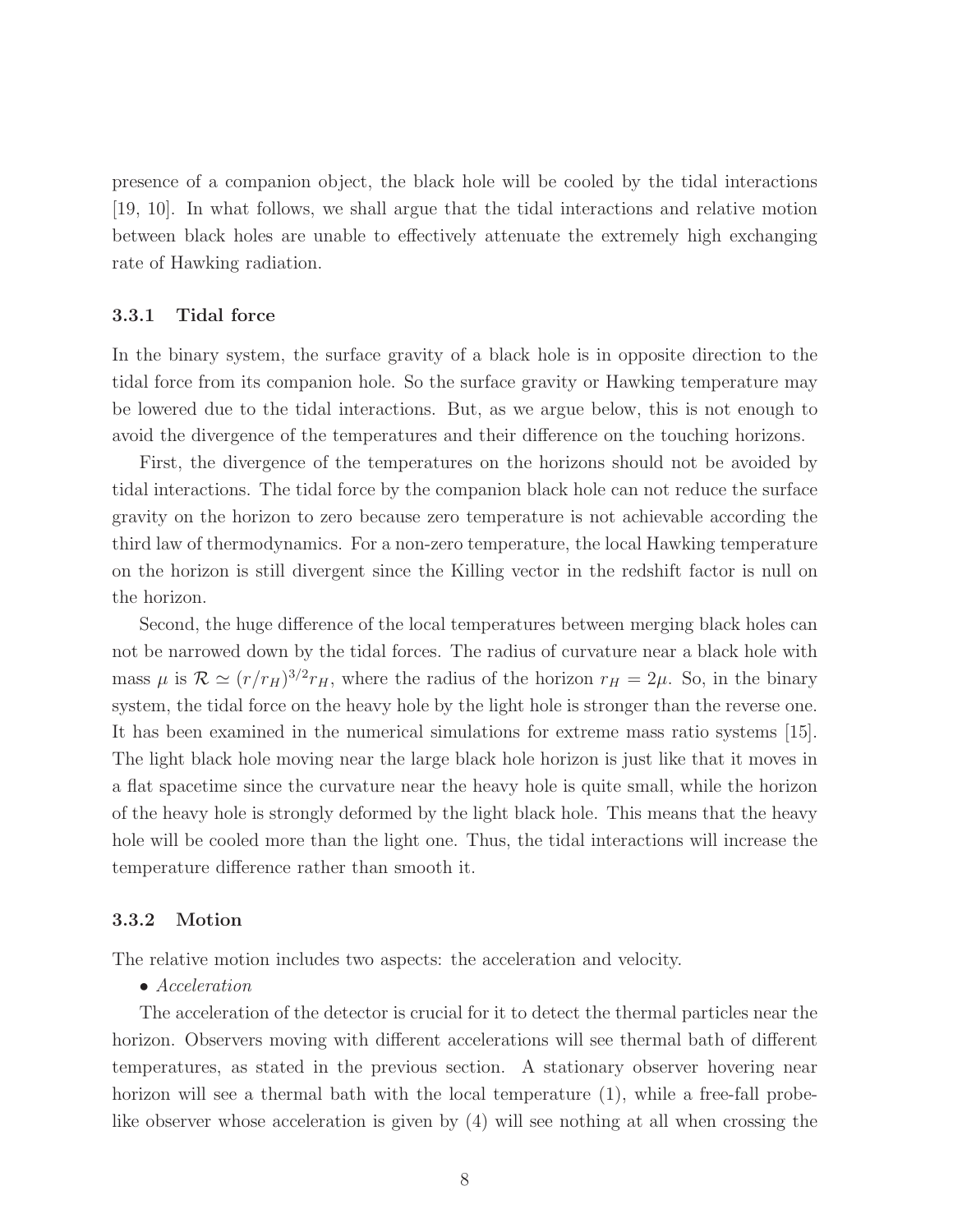horizon. The situation for two black holes is different.

When the two black holes have comparable masses, the smaller hole  $m$  can not be viewed as a probe of the larger hole M. So its free-fall acceleration can not reach the one (4) locally when its horizon starts to touch the one of the larger hole (Moreover, at the moment, the center of the hole m is  $\sim r_m$  away from the horizon of the latter, which also greatly suppresses its near-horizon acceleration). For this case, the free-fall small hole  $m$ will still "see" a thermal bath, but with a temperature somehow lower than  $(1)$ . But this can not remove the divergence of the temperature though it is lower.

When the mass ratio is large  $M \gg m$ , the smaller hole can be viewed as a probe. When it freely collapses towards  $M$ , it will see no particles when crossing the horizon of  $M$ . But a stationary observer hovering over the horizon of M (the larger hole is almost static since  $M \gg m$ ) can see that the smaller hole m is radiating particles. The acceleration of the observer, together with  $M$ , moving towards m is equal to the one of m falling towards M and it is much less than the intrinsic near-horizon acceleration (given by Eq.  $(4)$ ) of a probe falling towards m. So the observer can see the hole m is radiating at almost the temperature (1) locally.

#### • *Velocity*

The relative velocity is also important for the observed radiation. The temperature  $T = T_H$  from Eq. (1) is the one of a single black hole observed by a static observer at spatial infinity. We now suppose that the black hole is moving towards the observer or equivalently the observer is moving towards the black hole with a constant velocity. Then the observed radiation is boosted by a Doppler factor.

This situation also occurs between the inspiral black holes. At their merging stage, the relative velocity between the black holes can reach the relativistic regime. For example, the relative velocity (divided by the speed of light) in the first observed GW event [1] is nearly  $\beta \sim 0.6$  at the end of the merger. The relative velocity between the holes will provide an extra redshift factor for the Hawking radiations exchanged between themselves.

We may estimate the effect by recalling the case of the radiation from a radiating and moving source in Minkowski spacetime, though the spacetime in our case is highly curved. The Doppler factor for the observed radiation by a static observer is:

$$
\mathcal{D} = \frac{1}{\Gamma(1 - \beta \cos \theta)},\tag{8}
$$

where  $\beta$  is the velocity of the radiating source relative to the observer and  $\Gamma = 1/\sqrt{1 - \beta^2}$ is the Lorentz factor. The angle  $\theta$  is the one between the moving direction of the source and the line of sight of the observer. The observer will see that the temperature is shifted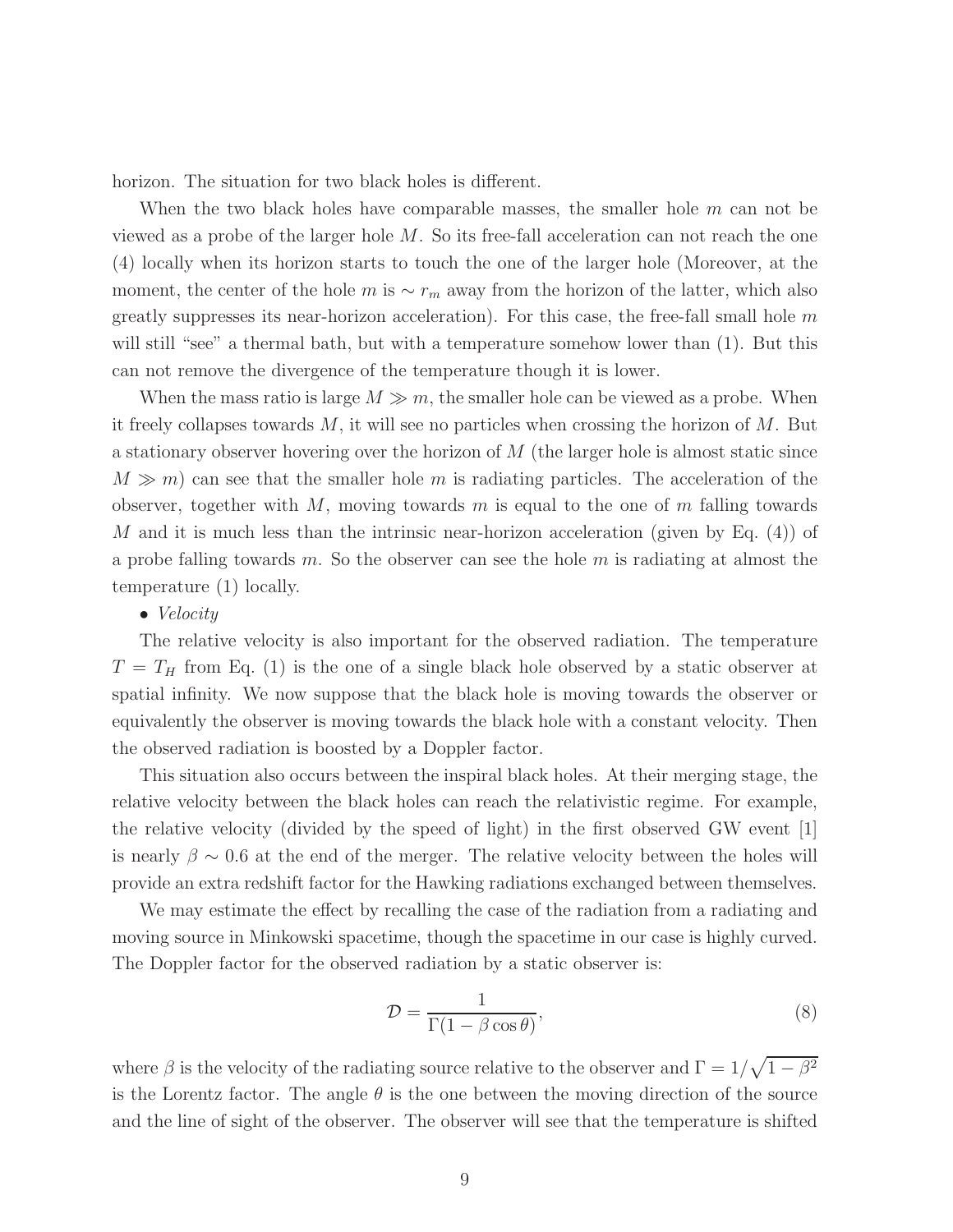by  $T \to \mathcal{D}T$ . In our case, we can choose one of the black hole as the observer and the other as the moving and Hawking radiating source.

For head-on collision of the black holes, the angle is  $\theta = 0$ . The Doppler factor is  $\mathcal{D} = (1 + \beta)\Gamma$ . So the Hawking radiation from one of the holes to the other is boosted in head-on collision.

For the circular rotation case, the angle is  $\theta = \pi/2$  and so the Doppler factor is  $\mathcal{D} = 1/\Gamma$ . In this case, the Hawking radiation between the holes is de-boosted. But this redshift effect is finite. For binary black holes with relative velocity  $\beta = 0.9$ , the Doppler factor is not quite different from the case with zero velocity. Even for the ultra-high velocity  $\beta = 0.99$ , the Lorentz factor is  $\Gamma \simeq 7$ . But this case seems not easy to happen because it needs tremendous energy to power a massive black hole to reach such a high velocity. So the circular motion is also unable to effectively attenuate the strong Hawking radiation exchanged between merging black holes.

### 4 The extreme mass ratio limit

As the Hawking radiation is exchanged, there should exist mass and angular momentum transfer between the black holes, which causes the black hole parameters to evolve. To access the details of the evolution of the parameters, numerical calculations are needed for the general case. But the discussion may be simplified in the case for two nonspinning black holes in the extreme mass ratio limit, in which we could take the probe approximation. This case is applicable to the binary systems of a supermassive galactic black hole orbited by a stellar black hole, which are targets of future LISA detectors [20].

For a large mass ratio, the background spacetime is dominated by the one of the heavy hole and is perturbed by the light hole at the order  $\mathcal{O}(m^2)$  [21]. The light hole looks like a particle of size  $\sim$  m immersed in the background spacetime and it only governs the spacetime that is close to it [15]. In the probe limit, we assume that the spacetime of the heavy hole is rigid and unaffected by the light hole. We ignore the tidal interactions between the holes, which actually increases the difference of the local temperatures as argued in the previous section, and the horizon deformations [14, 15, 16, 17] when the horizons moves towards touching each other.

We shall mainly focus on the process that happens near the horizon of the heavy hole. This region is within the innermost stable circular obit (ISCO), beyond which the light hole will plunge into the heavy hole. Its velocity should be radially dominated. In this case, the relativistic motion can actually boost the exchange rate of Hawking radiation. But, we here ignore this Doppler boosting effect from the relative motion.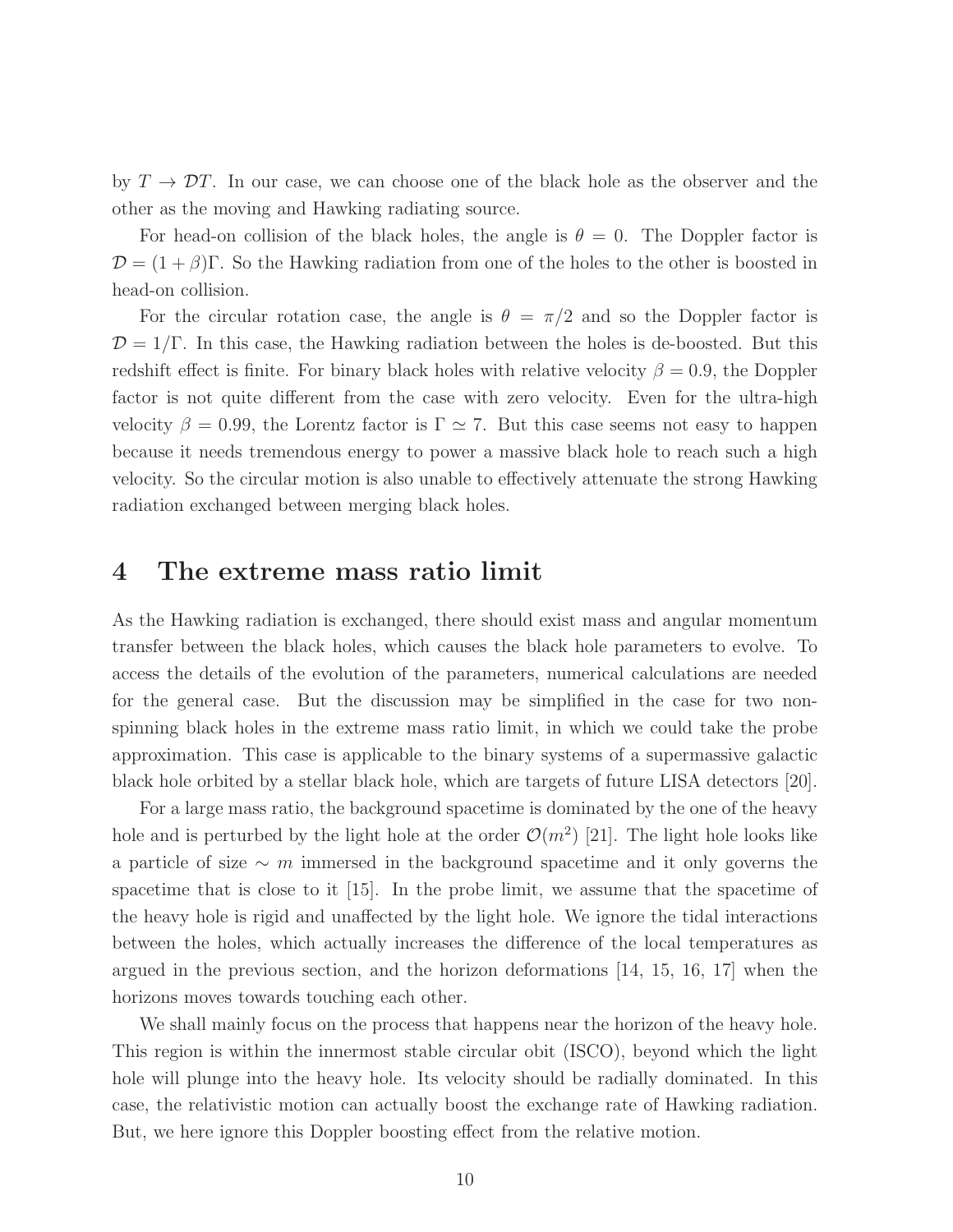As analysed in Section.  $(3.3.2)$ , the free-fall hole m will receive almost nothing in the near-horizon regions of the heavy hole M. We only need to consider the radiation received by the heavy hole from the light one. With the above approximations, the turning point between the holes (we only consider one turning point, through which the exchange rate is the largest) could be determined by the counter redshift effects from the two Schwarzschild black holes. The redshift factors take the same form as given in Eq. (7). With large mass ratio, the turning position is at

$$
d_T \simeq \frac{r_m}{r_M} D. \tag{9}
$$

The local temperature of the light hole with the redshift factor at the turning point is

$$
T^{(m)} \simeq T_H^{(m)} \sqrt{1 + \frac{r_M}{D}}.\t(10)
$$

The temperature  $T_H^{(m)}$  is associated with the intrinsic surface gravity of the light hole measured in the isolated case.

When  $D \gtrsim r_M$ , the local temperature is nearly equal to  $T_H^{(m)}$ . When  $D \ll r_M$ , the local temperature can be high:  $T^{(m)} \simeq \sqrt{\frac{r_M}{DT_H}}$ . For example, the mass ratio of a galactic black hole to a stellar one can reach  $M/m = 10<sup>7</sup>$ . The local temperature with a separation  $D = 10r_m$  is  $10^3$  times larger than  $T_H^{(m)}$ . This means that its evaporation rate is almost  $10^{12}$  times larger.

As the light hole moves closer to the heavy hole, the evaporation becomes more strongly enhanced since the redshift factor is more deeply truncated. It will lose mass more quickly, which makes it even hotter. The local temperature (10) diverges at the horizon of the large hole  $(D \to 0)$ , consistent with the analysis in the previous section. Thus, the light hole will finally evaporate completely before reaching the horizon of the heavy hole since the evaporation rate diverges there.

This can be clearly seen with some simple calculations. Near the horizon of the heavy hole, the light hole moves at relativistic speed and so  $D \simeq -t + \text{const}$  with the local time interval  $d\tau = V_M(d_T)dt$ . Then the evolving equation of the mass of the light black hole towards the merger with the heavy hole can be expressed as

$$
\frac{dm}{dD} \propto \delta \Omega r_m^2 T_H^{(m)^4} \left(\frac{r_M}{D}\right)^{\frac{3}{2}},\tag{11}
$$

where  $\delta\Omega$  is the solid angle of the Hawking radiation from the the light hole that is effectively enhanced. In the large mass ratio limit, the horizon of the heavy hole looks likes a plane compared with the light hole. So we may assume that the effective solid angle  $\delta\Omega$  would be almost the same for the light hole with different mass m.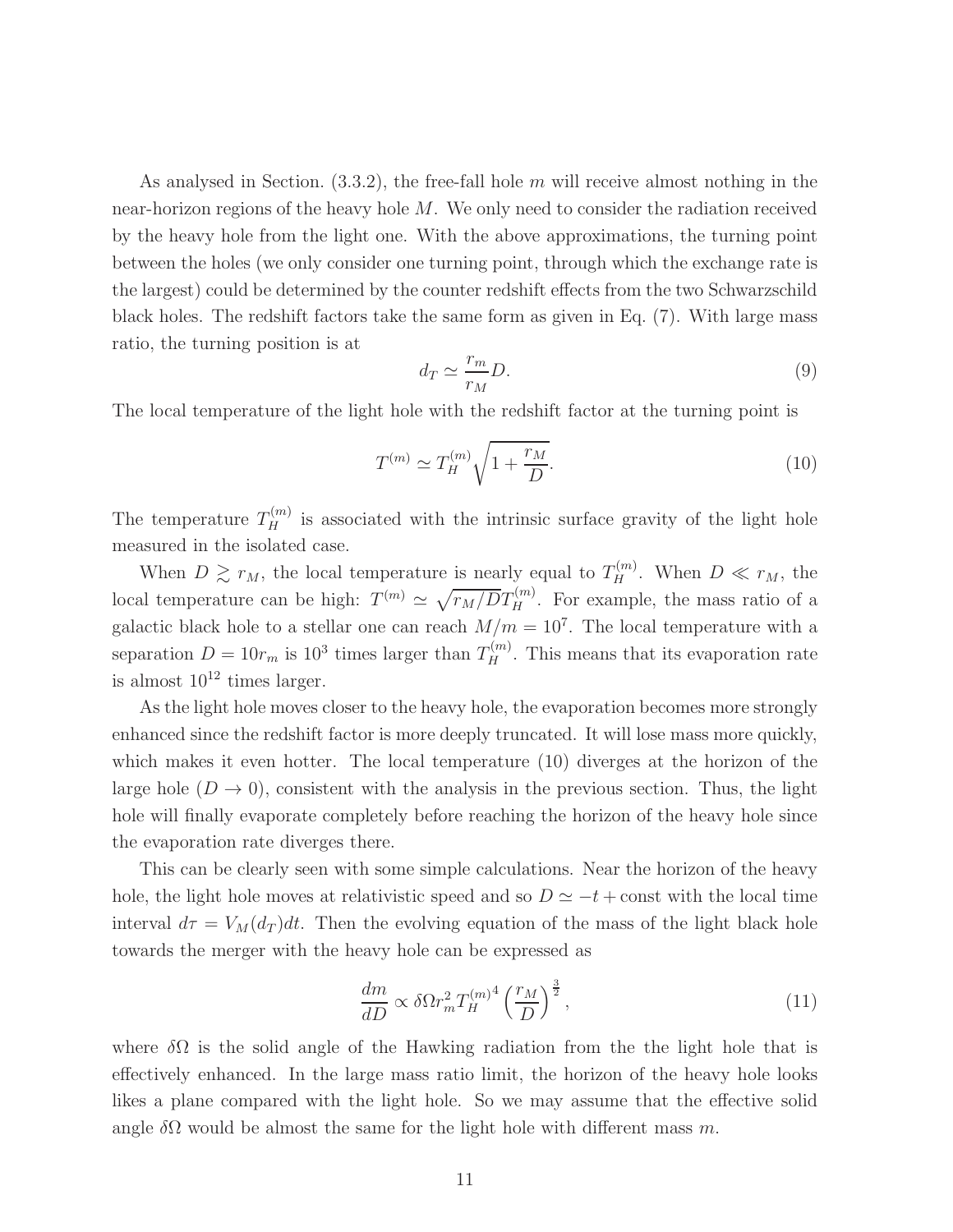We can set the mass m at some initial point  $D = D_0$  as  $m_0$ . The mass becomes  $m_1$ at point  $D = D_1 (D_0 > D_1)$ . Then we have from the integration of the above equation:

$$
m_1 = \left[ m_0^3 - K \left( \frac{1}{\sqrt{D_1}} - \frac{1}{\sqrt{D_0}} \right) \right]^{\frac{1}{3}},\tag{12}
$$

where K is a positive constant. So the mass decreases as the separation  $D$  decreases. The light hole will evaporate completely with  $m_1 = 0$  at

$$
D_1 = \left(\frac{1}{\sqrt{D_0}} + \frac{m_0^3}{K}\right)^{-2},\tag{13}
$$

before the horizon of the heavy hole is reached (i.e.,  $D_1 > 0$ ). The evaporated particles are mainly absorbed by the large hole. Note that this locally enhanced evaporation proceeds near the horizon of the heavy hole and it may still remain weak as observed by an observer at infinity due to the huge gravitational redshift. But the observer can sense the occurrence of this mass transfer process by observing the dynamics and GW emission of the binary system.

The result is quite different from that in classical theory, but is similar to the speculations in the Rindler/Tachyon correlation proposed in our previous works [22, 23] (and its extension to the dS space [24]). The mysterious similarity between the action of a probe particle in Rindler space (the geometry near the horizon of a non-extreme black hole) and the tachyon effective action may suggest that the collapsing process of matter towards a black hole horizon is a tachyon condensation process, with the Hawking temperature equal to the Hagedorn temperature in tachyon field theory. The self-energy of the particle will leak to the background spacetime and will be absorbed by the black hole as it moves toward the horizon. In terms of the tachyon field theory, the particle will eventually decay completely into massless and massive closed strings (or gravitons in pure gravity) before reaching the horizon. Our discussion here thus extends this suggestion to the case of particle-like black holes: a light hole moving towards a massive hole will evaporate or decay completely before reaching the horizon. The difference is that here the "particle" is radiating and has temperature.

It is unknown whether the result holds beyond the large mass ratio limit. We guess so if the divergence of the temperature (difference) can not be avoided. But this awaits for critical examinations in full-theory numerical simulations.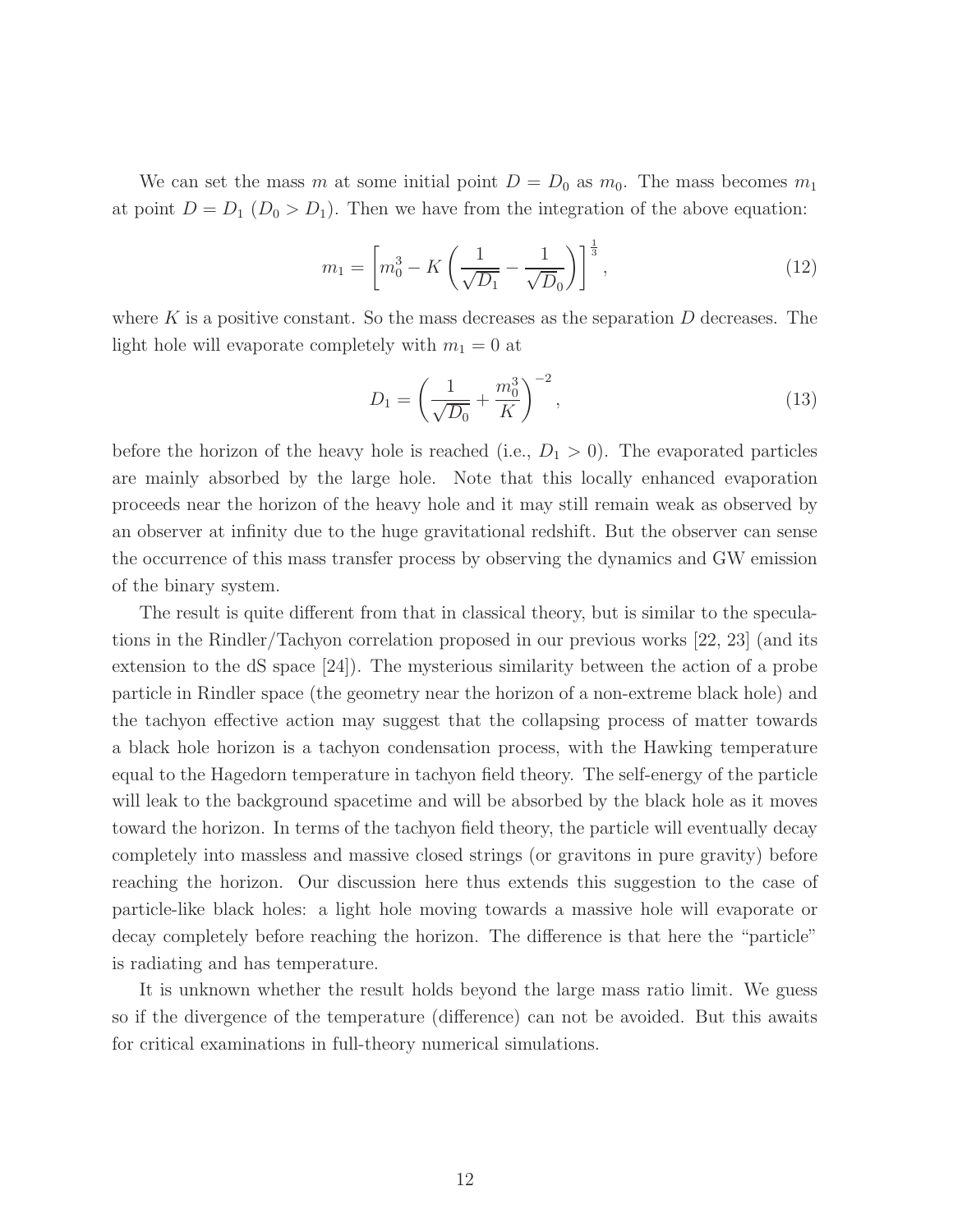## 5 Conclusions and discussions

We consider the merger process of binary black holes when Hawking radiation is involved. The black holes in a binary system should radiate to each other, leading to mass and angular momentum transfer between them. This quantum effect could be prominent in two situations. One is the case that at least one of the black holes has a high temperature (like the low-mass PBHs [25]). The other is at the final moments of the merging process of general black holes.

As learnt from common sense, the exchange of Hawking radiation particles, which include all kinds of particle in nature, will exert a force or a torque on each of the black hole. This torque tends to slow down the rotation of the binary system so that the black holes can more effectively get closer. The force is the Casimir style since the creation of thermal particles from the event horizons resembles the one on a moving mirror via the dynamical Casimir effect  $|26|$  (they may be essentially the same  $|27|$ ). The Casimir-Polder force between black holes due to the exchange of gravitons have been discussed in [28, 29]. It is also expected that the Casimir force between black holes due to exchange of photons could exist since the black hole horizons can be viewed as conductors with surface resistivity  $4\pi = 377$  ohm [30, 31, 12].

The exchange rate of radiation will get extremely large when the temperature-divergent horizons are penetrating each other, even for the binary black holes with the same temperature. We argue that the divergence of the Hawking temperature on the horizons is unable to be attenuated by tidal interactions and relative motion between the black holes. For binary black holes with different temperatures, the difference of the local temperatures will diverge once their horizons touch, which implies that the horizons will instantly evolve into a thermal equilibrium horizon due to the huge difference of the temperatures. The divergence may be hidden from far observers by a common outer horizon formed before the black hole horizons touch each other [32, 18] in a highly dynamical system.

We find that it is interesting to discuss the merger of binary black holes with large mass ratio. In the binary system, the evaporation of the light hole is greatly enhanced in the background spacetime of the heavy hole. When the light hole moves in the large spacetime of the heavy hole, it will probably evaporate completely before reaching the horizon of the latter. This is surprisingly consistent with our speculations of the Rindler/Tachyon equivalent descriptions.

The observation of the GWs provides a unique method to probe the nature of black holes and to test gravities beyond GR (e.g., see the reviews [33, 34]). The exchange of Hawking radiation will cause the parameters of the black holes to evolve, which will make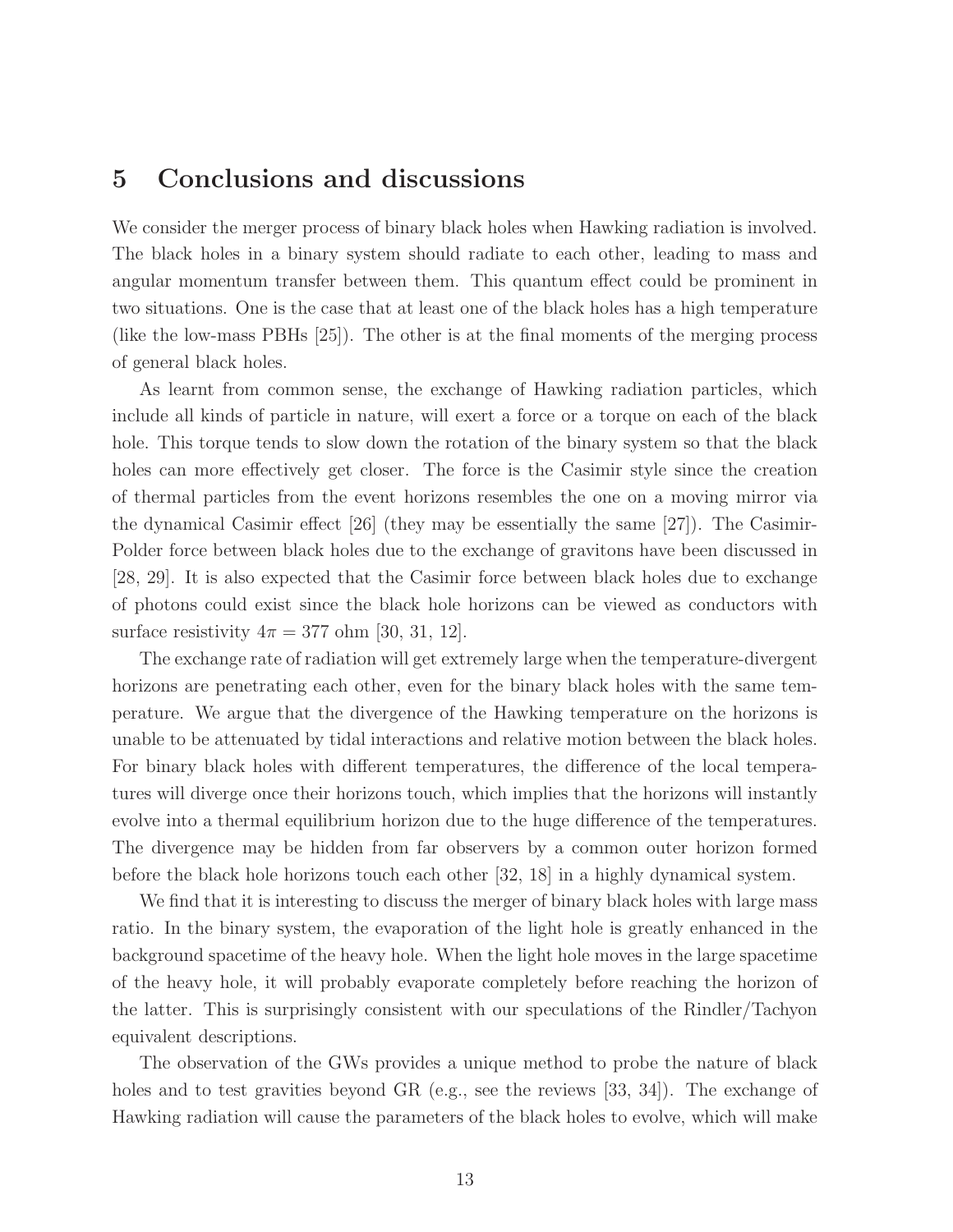the GW waveforms different from those predicted in classical theory of gravity<sup>3</sup>. It is hopeful that we may test it in future precise GW observations. However, the effect is prominent only at final stages of the merging process of the horizons, which lasts for a short timescale. Moreover, the inferred masses (and spins) of the black holes from the signal waveforms are not well determined (at a degree of 90% for the first observed event [2]). All these challenge the test of Hawking radiation in GW observations.

The situation may be improved in binary systems with large mass ratios, which are potential arena for testing fundamental physics [35, 36]. We have shown that the light hole would significantly lose mass when approaching the near-horizon region of the heavy hole. We also show that the light hole whose evaporation is greatly enhanced will completely evaporate into the heavy hole finally before reaching the horizon of the latter. So it is possible to explore the information loss paradox in the GW observations from such binary systems since the the evolution of the light hole during its whole life is recoded in the GW signals. People have long been puzzled by the information loss problem. When matter collapse into a black hole, its information is lost forever, which violates the laws of quantum mechanics. Many theories have been proposed to solve the problem [37, 38, 39, 40]. Some of them are related to the final stage of the evaporation at the Planck scale, at which a remnant is left or the hole bursts. This could be observable via GWs if the light hole indeed "dissolves" into a large hole.

Before making the precise judgement, we need first to develop detailed theories on the merger process of radiating black holes and produce the corrected waveforms of GWs with numerical relativity in the strong gravity regime.

## Acknowledgements

This work is supported by the Yunnan Natural Science Foundation 2017FB005 and 2014FB188.

# References

[1] LIGO Scientific, Virgo collaboration, B. P. Abbott et al., Observation of Gravitational Waves from a Binary Black Hole Merger, Phys. Rev. Lett. 116 (2016) 061102, [1602.03837].

<sup>3</sup>For example, at the final stage of the merger of two Schwarzschild black holes, the stain of the GW involving Hawking radiation effect should be less than the one predicted in the classical theory since the discrepancy of their masses becomes larger as the radiation exchange proceeds.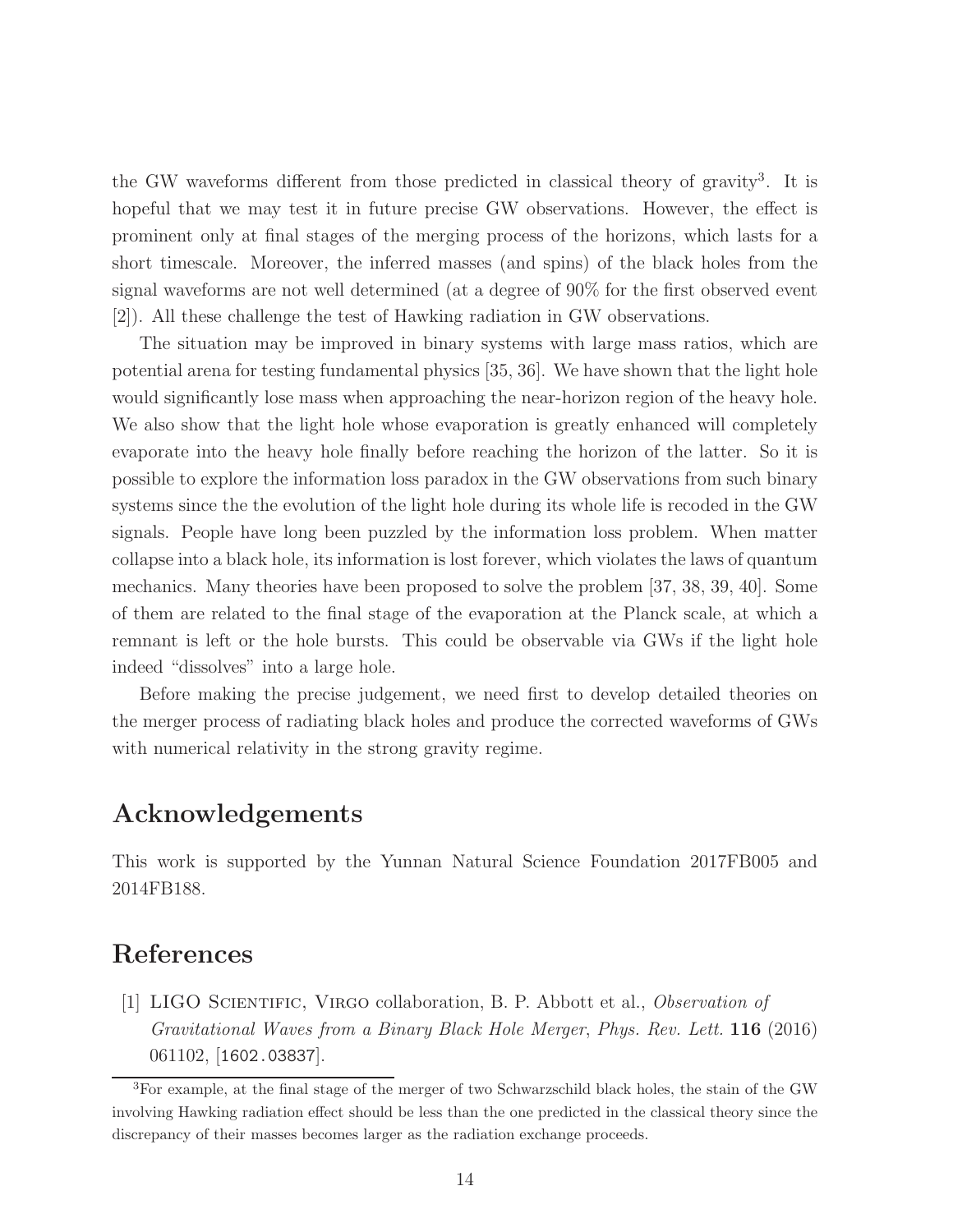- [2] LIGO Scientific, Virgo collaboration, B. P. Abbott et al., Properties of the Binary Black Hole Merger GW150914, Phys. Rev. Lett. 116 (2016) 241102, [1602.03840].
- [3] S. W. Hawking, Particle Creation by Black Holes, Commun. Math. Phys. 43 (1975) 199–220.
- [4] D. N. Page, Particle Emission Rates from a Black Hole: Massless Particles from an Uncharged, Nonrotating Hole, Phys. Rev. D13 (1976) 198–206.
- [5] D. N. Page, Particle Emission Rates from a Black Hole. 2. Massless Particles from a Rotating Hole, Phys. Rev. D14 (1976) 3260–3273.
- [6] J. L. Friedman, K. Uryu and M. Shibata, Thermodynamics of binary black holes and neutron stars, Phys. Rev. D65 (2002) 064035, [gr-qc/0108070].
- [7] K. Uryu, E. Gourgoulhon and C. Markakis, Thermodynamics of magnetized binary compact objects, Phys. Rev. D82 (2010) 104054, [1010.4409].
- [8] A. Le Tiec, L. Blanchet and B. F. Whiting, The First Law of Binary Black Hole Mechanics in General Relativity and Post-Newtonian Theory, Phys. Rev. D85 (2012) 064039, [1111.5378].
- [9] A. Zimmerman, A. G. M. Lewis and H. P. Pfeiffer, Redshift factor and the first law of binary black hole mechanics in numerical simulations, Phys. Rev. Lett. 117  $(2016)$  191101, [1606.08056].
- [10] A. Le Tiec and P. Grandclement.
- [11] S. B. Giddings, Observational strong gravity and quantum black hole structure, Int. J. Mod. Phys. D25 (2016) 1644014, [1605.05341].
- [12] K. S. Thorne, R. H. Price and D. A. Macdonald, eds., BLACK HOLES: THE MEMBRANE PARADIGM. 1986.
- [13] R. M. Wald, General Relativity. Chicago Univ. Pr., Chicago, USA, 1984, 10.7208/chicago/9780226870373.001.0001.
- [14] R. Hamerly and Y. Chen, Event Horizon Deformations in Extreme Mass-Ratio Black Hole Mergers, Phys. Rev. D84 (2011) 124015, [1007.5387].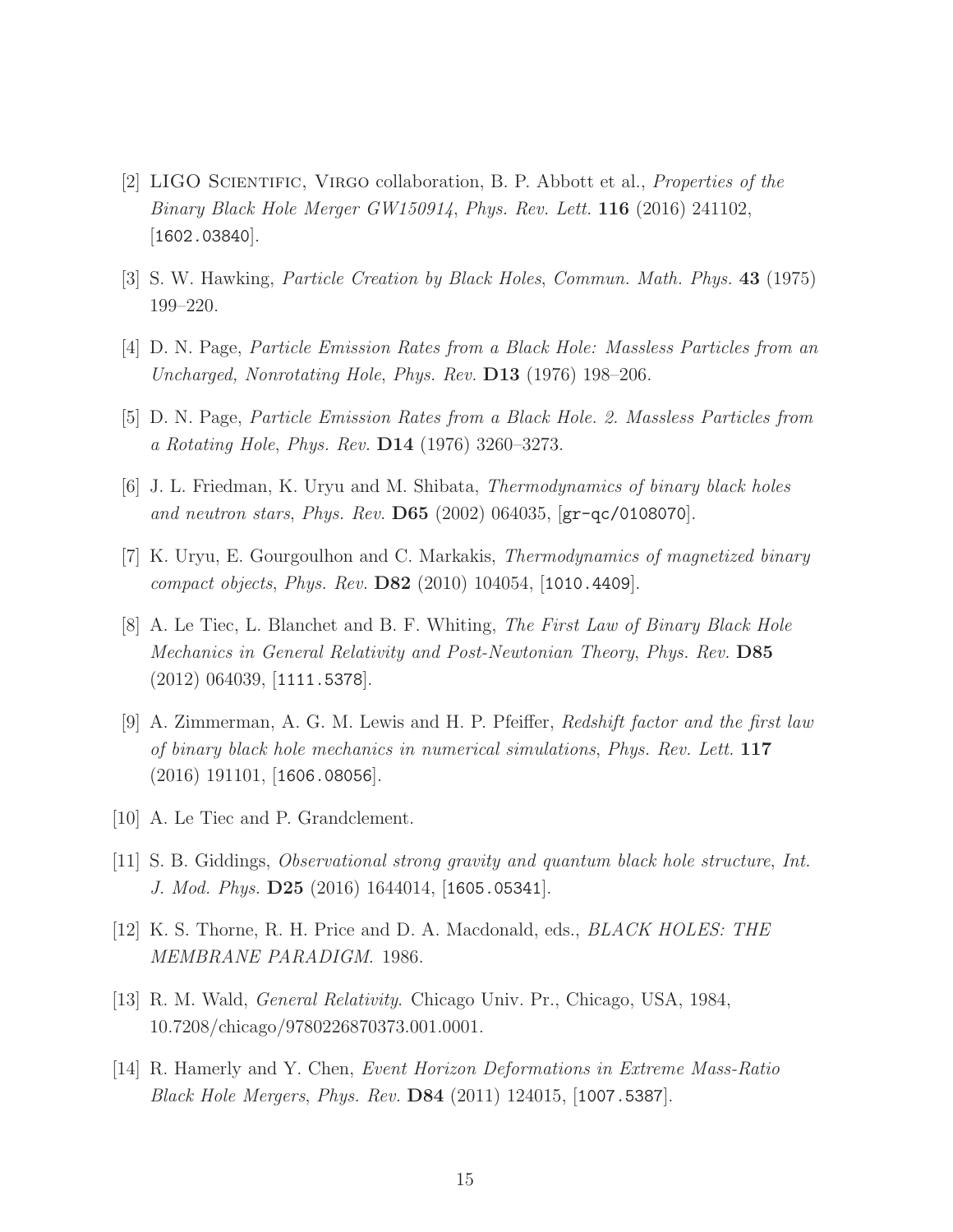- [15] R. Emparan and M. Martinez, Exact Event Horizon of a Black Hole Merger, Class. *Quant. Grav.* **33** (2016) 155003, [1603.00712].
- [16] U. Hussain and I. Booth, Deformation of horizons during a merger, Class. Quant. Grav. 35 (2018) 015013,  $|1705.01510|$ .
- [17] R. Emparan, M. Martinez and M. Zilhao, Black hole fusion in the extreme mass ratio limit, Phys. Rev.  $D97$  (2018) 044004, [1708.08868].
- [18] D. Pook-Kolb, O. Birnholtz, B. Krishnan and E. Schnetter, Interior of a Binary Black Hole Merger, Phys. Rev. Lett. 123 (2019) 171102, [1903.05626].
- [19] S. E. Gralla and A. Le Tiec, Thermodynamics of a Black Hole with Moon, Phys. Rev. D88 (2013) 044021, [1210.8444].
- [20] LISA collaboration, P. Amaro-Seoane et al., Laser Interferometer Space Antenna, 1702.00786.
- [21] S. L. Detweiler, Radiation reaction and the selfforce for a point mass in general *relativity, Phys. Rev. Lett.* **86** (2001) 1931–1934,  $[\text{gr-qc/0011039}]$ .
- [22] H. Li, Strings from geometric tachyon in Rindler space and black hole *thermodynamics, JHEP*  $1203$  (2012) 003, [1112.4599].
- [23] H. Li, Can matter really cross a horizon?, Int. J. Mod. Phys. D23 (2014) 1442021.
- [24] H. Li and J. X. Lu, Tachyon field theory description of (thermo)dynamics in dS space, JHEP **01** (2016) 022, [1511.02078].
- [25] D. N. Page and S. W. Hawking, Gamma rays from primordial black holes, Astrophys. J. 206 (1976) 1–7.
- [26] B. S. DeWitt, Quantum Field Theory in Curved Space-Time, Phys. Rept. 19 (1975) 295–357.
- [27] R. M. Nugaev and V. I. Bashkov, PARTICLE CREATION BY A BLACK HOLE AS A CONSEQUENCE OF THE CASIMIR EFFECT, Phys. Lett. **A69** (1979) 385–386.
- [28] L. H. Ford, M. P. Hertzberg and J. Karouby, Quantum Gravitational Force Between Polarizable Objects, Phys. Rev. Lett. 116 (2016) 151301, [1512.07632].